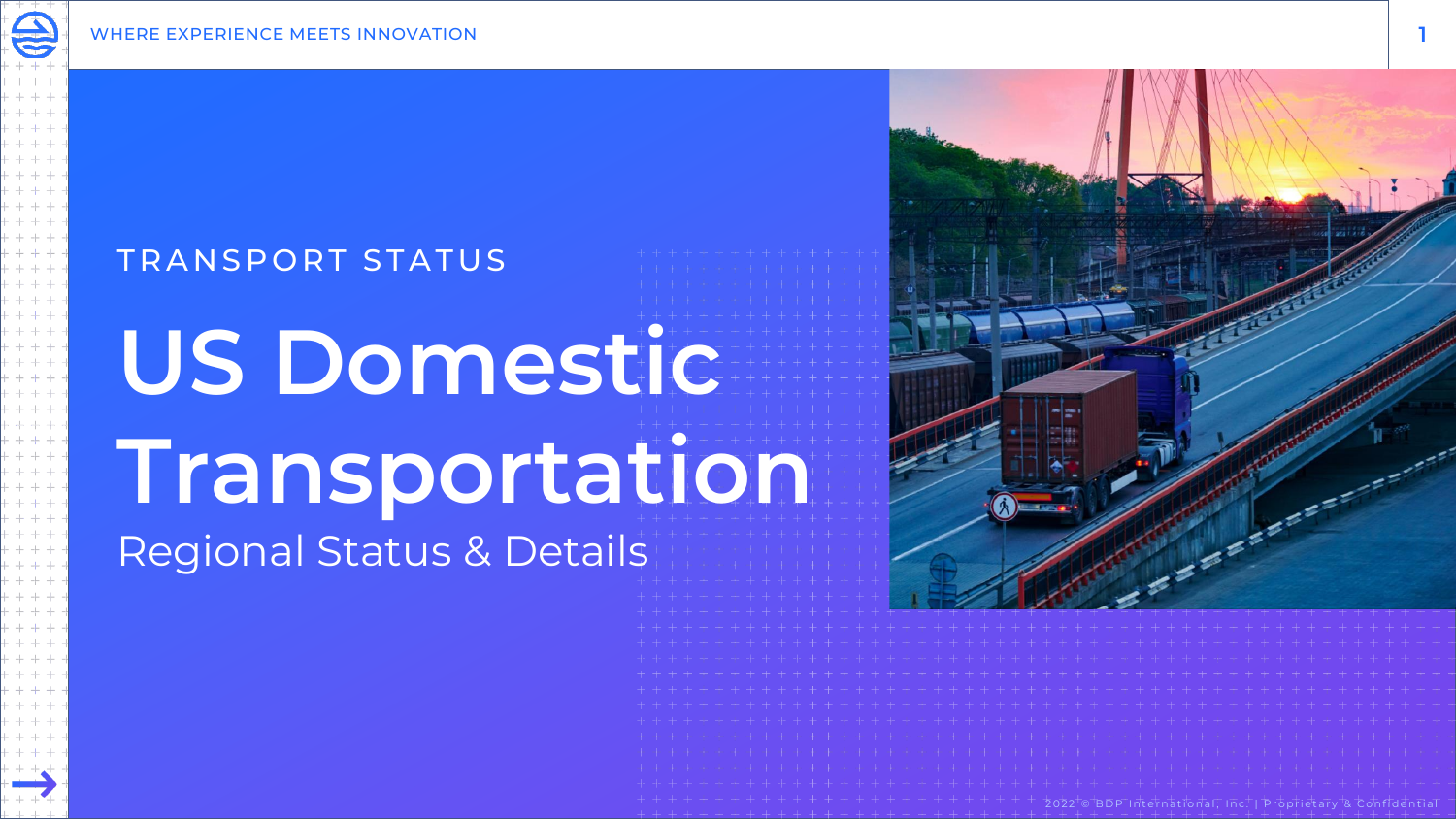$+ + +$  $+ + +$  $+ + +$  $+ + +$  $+ + +$  $+ + +$  $+ + +$  $+ + +$  $+ + +$  $+ + +$  $+ + +$  $+ + +$  $+ + +$  $+ + +$  $+ + +$  $+ + +$  $+ + +$  $+ + +$  $+ + +$  $+ + +$  $+ + +$  $+ + +$  $+ + +$  $+ + +$  $+ + +$  $+ + +$  $+ + +$  $+ + +$  $+ + +$  $+ + +$  $+ + + +$ 

## US DOMESTIC TRANSPORTATION **Regional Status**

|                   | <b>STATES INCLUDED</b>                                | <b>MODE</b> |            |            |
|-------------------|-------------------------------------------------------|-------------|------------|------------|
| <b>REGION</b>     |                                                       | <b>FCL</b>  | <b>LCL</b> | <b>FTL</b> |
| <b>Northeast</b>  | CT, DE, MA, MD, ME, NH, NJ, NY,<br>PA, RI, VA, VT, WV |             |            |            |
| Southeast         | AR, FL, GA, NC, OK, SC, TN                            |             |            |            |
| <b>Midwest</b>    | IA, IL, IN, KS, KY, MI, MN, MO,<br>ND, NE, OH, SD, WI |             |            |            |
| <b>Gulf</b>       | AL, LA, MS, TX                                        |             |            |            |
| <b>West Coast</b> | AZ, CA, CO, ID, MT, NM, NV, OR,<br>UT, WA, WY         |             |            |            |



**R E G I O N**

**RED** Demand has exceeded available capacity



**YELLOW** Demand is higher and/or capacity is limited



**GREEN** Demand and capacity are at normal levels

2022 © BDP International, Inc. | Proprietary & Confidential